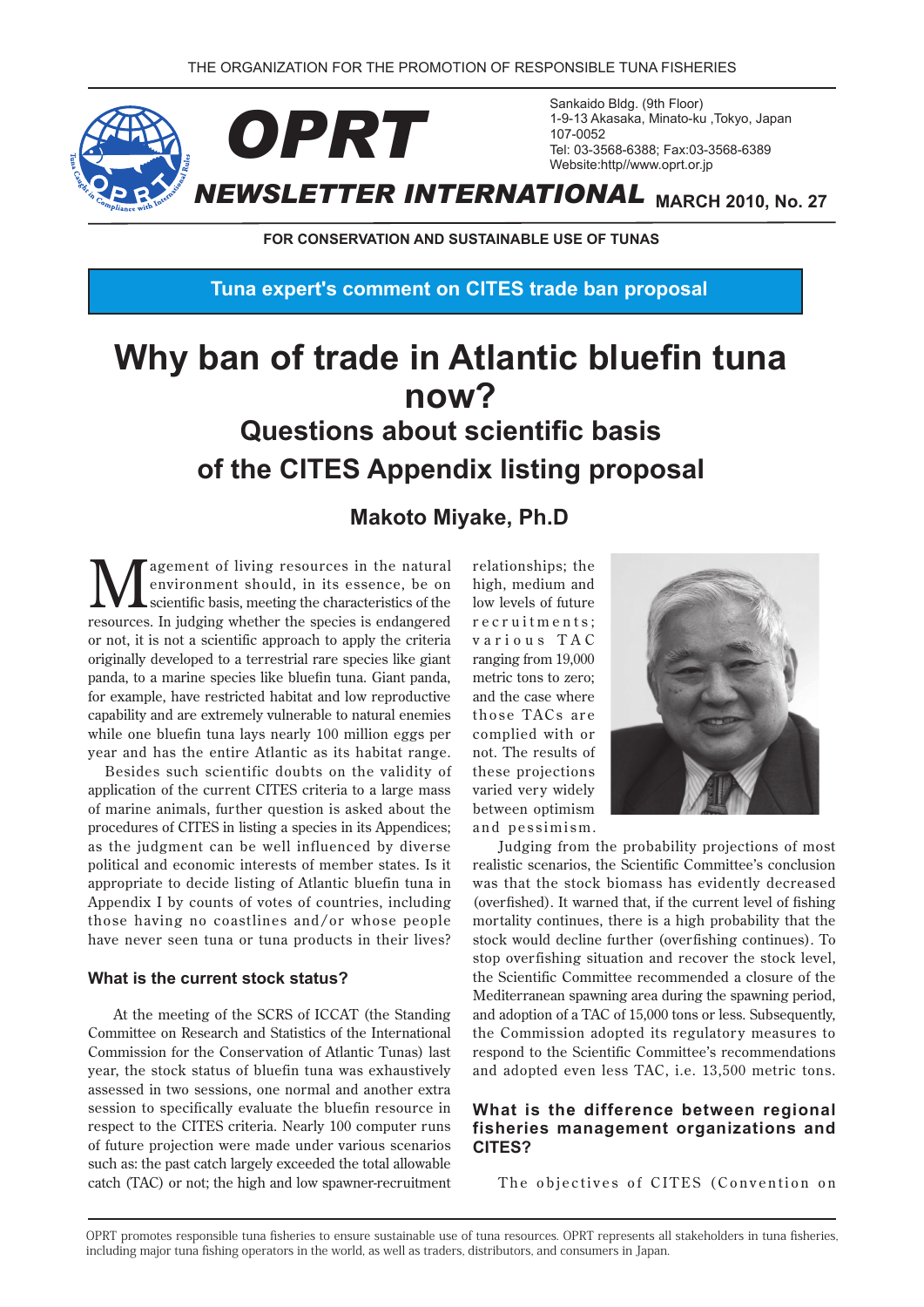International Trade in Endangered Species of Wild Fauna and Flora) and RFMOs (Regional Fisheries Management Organizations) are very distinct.

In the case of ICCAT, its objective, set out in the like species but maintain them at levels which will permit Convention, is to utilize the resources of tuna and tunathe maximum sustainable yield. Its basic concept is full utilization of resources. While doing so, ICCAT is required to take measures, including even an extreme regulation such as moratorium, to rebuild a population, if it is proven to be at a lower level than the MSY level.

On the other hand, the objective of CITES is to prohibit trade of endangered species, but it leaves a room to continue fishing activities for domestic market. Nonetheless, in principle, when massive catches are traded in international markets, like tunas, prohibition of trade would result in a total ban of fishing. Therefore, even in the case of the Atlantic bluefin tuna which could be harvested sustainably if catch is reduced (although it may not necessarily be at the maximum sustainable level), fishing would cease completely once it is included in CITES Appendix I.

The criteria for Appendix inclusion are applied mechanically, comprising the habitat range, the number of individuals and rate of reduction of biomass of the species from initial biomass (unfished stock size), i.e. the current biomass level falls below 10 to 20% of the initial biomass. depending on productivity. As already commented. such a mecanical application is not a scientific approach.

Bluefin tuna has been fished and recorded since the Greek and Roman periods. Aristotle left descriptions on his observations on tuna migratory routes and cooking methods. Its catch fluctuated drastically even since the 19th century, and its stock biomass fluctuations are considered demonstrating cycles: large-scale cycle of 120 years and small-scale cycle of about 20 years. It is extremely difficult to estimate the initial (unfished) stock biomass of such resources. Furthermore, it does not seem plausible to assert that Atlantic bluefin tuna is endangered while the current catch volume is within the scope of cyclical changes.

At any rate, there is no doubt that the key to the success in conservation of the Atlantic bluefin tuna lies in the compliance with ICCAT regulatory measures.

**View of European fishing shipowners' organizations** 

# **"CITES listing proposal** for Atlantic bluefin tuna is inappropriate", **Europêche President says**

*In response to the question from OPRT, Javier Garat, President of Europêche, stated that the listing of Atlantic bluefin tuna in Appendix I on CITES is inappropriate and reflects a lack of objective ground. Europêche represents fishing shipowners of the 19 national organizations in* 12 countries in Europe. Following is a summary of his  *.comments*

There are still discrepancies in the opinions<br>regarding the actual state of the bluefin tuna stock<br>which, therefore, requires an independent scientific regarding the actual state of the bluefin tuna stock which, therefore, requires an independent scientific assessment. In this respect, Garat underlines the important role of the ICCAT Scientific Committee which, in October 2009, decided that the three biological criteria to include the bluefin tuna in Annex I of CITES were not met<sup>1</sup>.

Moreover, the Scientific, Technical and Economic Committee on Fisheries of the EU (STECF) indicated in its report of 13 November, 2009, that the bluefin tuna stock is not threatened with extinction<sup>2</sup>.

Finally, the panel of experts convened by the FAO in December 2009 did not reach a consensus with regard to the need to include the bluefin tuna in Annex I.



#### **(Footnotes(**

1. Existence of a reduced wild population; restricted distribution zone; strong decline of the size of the population.

2. Given that the stock has the potential to rebuild if ICCAT Rec. 08-04 is implemented and rigorously enforced. STECF concludes that the Western Atlantic bluefin stock is not threatened with extinction".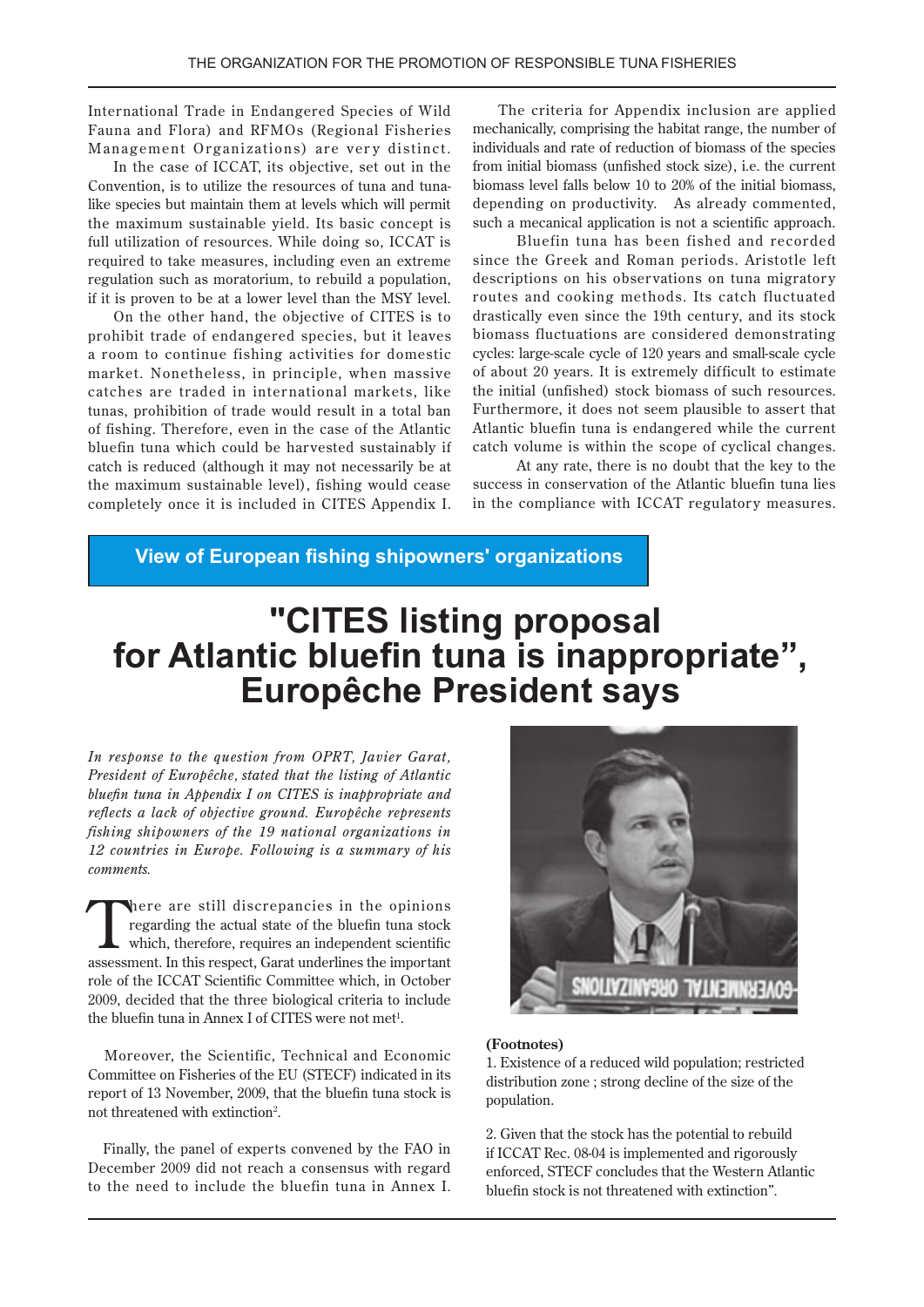## **Tuna** science

# **The theory of 60-year cycle in fish population dynamics**

## **120-year cycle also suggested for the Mediterranean bluefin tuna**

### **Dr. Ziro Suzuki Tuna Scientist**

*What follows is a reprint of Dr. Suzuki's article, "The theory of 60-year cycle in fish population* dynamics." which appeared in OPRT Newsletter *International* No. 26.

*We re-introduce the article with the intention to emphasize that fisheries are not the sole factor impacting the fish stock. Dr. Suzuki also indicated the precarious nature of the validity of CITES Appendix I listing of Atlantic bluefin tuna at*  $COP15.$ 

ecently, Russian researchers made public that there is a cycle in the increase and decrease of fish population at an interval of nearly 60 years for all fish species, based on the examination of population dynamics of species such as sardines, salmon, cod and herring. It has been already known, through studies by Dr. Kawasaki, former professor of the Tohoku University, that there is a cycle in sardine population dynamics.

What is remarkable in the studies by the Russian researchers is that large-scale climate changes and the sardine population dynamics are compared over a span of several thousands of years, and that they showed that the trend of changes of the two factors have accurately synchronized.

In the absence of data from climatic observation and fisheries, how was it possible to know about massive climate changes and sardine population dynamics from several thousand years ago? As indicators for climate changes, the Russian researchers analyzed the ice layers in Greenland, which have accumulated over 1,500 years, and the growth rings of pines which grew in the Sierra Nevada mountain system in California.

As for sardine population dynamics, they analyzed the amount of scales deposited, without being dissolved, in the anaerobic layers off California over nearly 2,000 years. Based on

the results of the analysis, they clarified the correlation between the climate changes and sardine population dynamics.

The researchers pointed out that the 60-year cycle corresponds to the rise and decline periods of the earth's superficial layer temperatures, and the population of some groups of fish species increases during the rise period while other groups show a contrary trend. They went on to note that that natural changes impact to a greater extent to

(continued on next page)

#### **OUTLINE OF OPRT**

Established in 2000, the Organization for the Promotion of Responsible Tuna Fisheries (OPRT) represents major stakeholders in tuna fisheries, including tuna longline fishers in the world as well as traders, distributors and consumers in .Japan

OPRT members jointly and cooperatively work towards the development of responsible tuna fisheries in line with international and social responsibility. Since its inception, OPRT has been making steady progress towards the following .goals

-Elimination of IUU tuna fisheries

-Reduction of excess fishing capacity

-Reduction of incidental catch

#### (OPRT members and registered vessels (as of September2009))

| <b>Producers</b>                                                                | Number of<br>registered vessels |
|---------------------------------------------------------------------------------|---------------------------------|
| - Japan Tuna Fisheries Cooperative<br>Association                               |                                 |
| - National Ocean Tuna Fishery<br>Associations (Japan)                           | 271                             |
| - National Offshore Tuna Fisheries<br>Association (Japan)                       |                                 |
| - Taiwan Deep Sea Tuna long-line<br><b>Boatowners And Exporters Association</b> | 369                             |
| - Korea Overseas Fisheries Association<br>(Tuna Longline Fisheries Committee)   | 144                             |
| - OPRT Philippines Inc.                                                         | 26                              |
| - Indonesia Tuna Association<br>(ASTUIN)                                        | 17                              |
| - China Fisheries Association<br>(Distant Water Fisheries Branch)               | 136                             |
| - FUNDATUNA (Ecuador)                                                           |                                 |
| - Deepsea Tuna Longline (Seychelles)<br>Association                             | 30                              |
| -Fiji Tuna Boat Owners' Association                                             | 21                              |
| Legitimized vessels (Vanuatu registered)                                        | 48                              |
| <b>Total registered vessels</b>                                                 | 1.069                           |